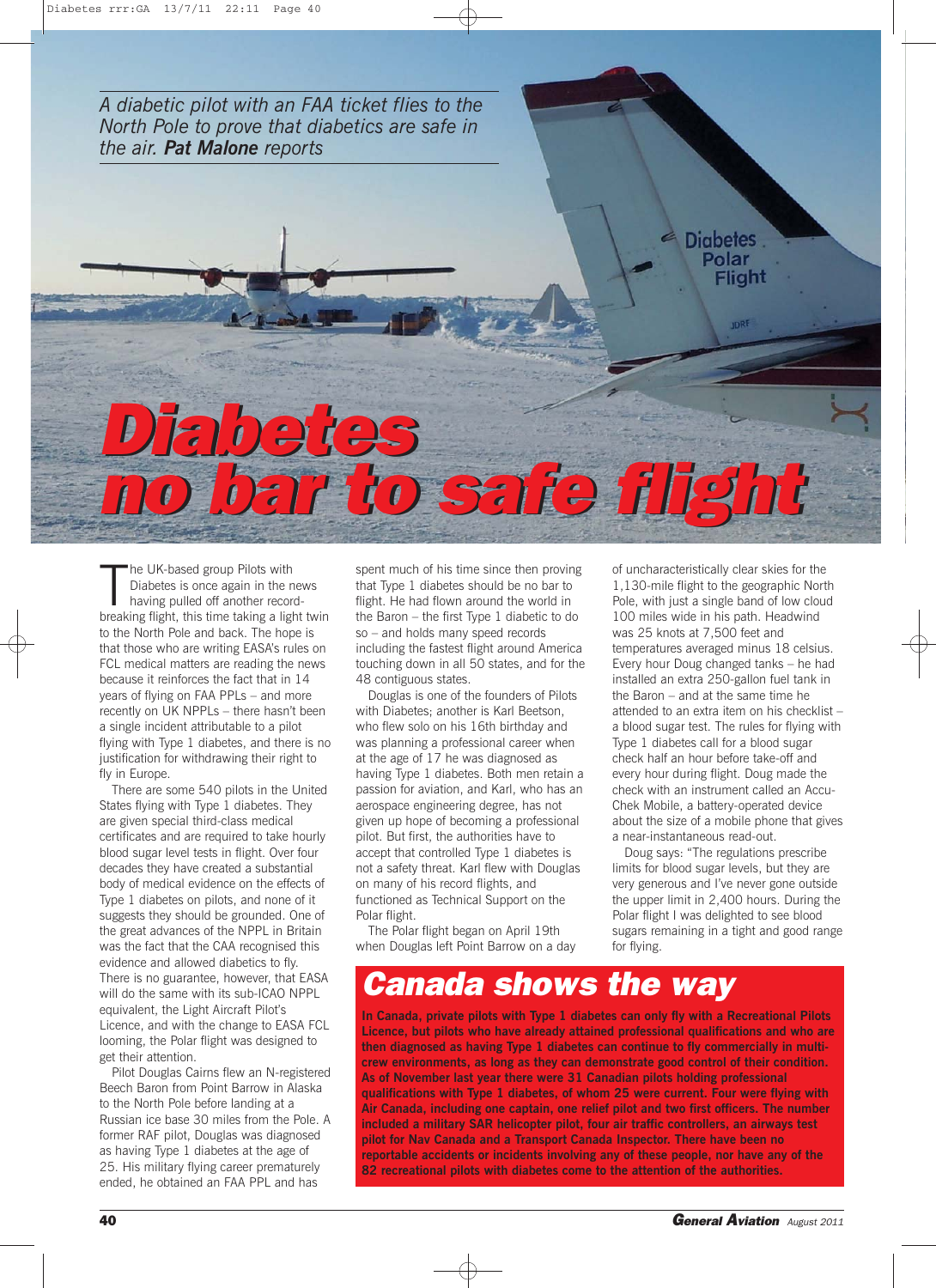Left: Douglas Cairns' Beech Baron with a local ski-equipper Twotter on the ice This photo: the Baron has featured in all of Cairns American and global record flights Below: Douglas in formation with his shadow at 50 feet over the Polar ice cap

"If you go below the lower limit, which is set at a limit well above a level where a person would be hypoglycemic, you resolve the situation by ingesting 20 grams of readily-absorbable carbohydrate to bring blood sugars back within the required range – something like fruit juice or sweets. I find it to be a safe and effective system."

Although it is not required by the aviation authorities, Douglas also used a continuous glucose monitoring system that gives a reading of blood sugars every five minutes, allowing trends to be monitored and levels adjusted if necessary. "So far this system, the Dexcom Seven Plus, has not been acknowledged by the aviation authorities," Doug says, "but it is an extremely powerful tool with which to help manage blood sugar control within a tight and normal range."

Stability is the key – the controllability of Type 1 diabetes is the foundation of safe flying for affected pilots. The medical rules for the UK NPPL were laid down by AOPA's medical consultant Dr Ian Perry, who took the decision to allow pilots with Type 1 diabetes to fly following a review of evidence springing from the FAA's experiences. Dr Perry served for 15 years on the JAA Medical Board, where the situation pertaining to diabetes has often been discussed, but the situation remains unresolved as EASA prepares to take over. "I have written to the Chief Medical Officer of EASA asking for an update," Dr Perry says. "EASA takes over responsibility for FCL on April 8th next year, so time is short. I have read the transition documents carefully, and there will be a three-year



period after that in which pilots with diabetes will be able to continue flying under grandfather rights. During that time we will have to work hard to ensure people see the light."

Dr Perry said there are eight pilots with Type 1 diabetes flying on the NPPL. "There are also 38 insulin-dependent HGV drivers," he said. "The DVLA accepts that a Type 1 diabetic may drive a 40-tonne lorry on the roads, and there has never been a single problem in aviation either here, in America, or in Canada where diabetics can obtain professional licenses.

"Where diabetes can be perfectly well controlled there is no medical reason why a pilot should not fly."

Douglas Cairns's flight to the Pole took 8hr 20 mins, and he passed over the estimated position of the Magnetic North Pole six hours into the flight. "Flying over the ice caused me less concern than when I was flying over the open ocean between Hawaii and California on the 50-state flight," he says. "I passed over the geographic North Pole at 01:03:47 hours Zulu on 20th April, and circled around the Pole, a maneuver that passes through 24 time zones within a couple of minutes. It was quite surreal, and extremely exhilarating, flying where the sun shines 24 hours a day, right at the crown of the